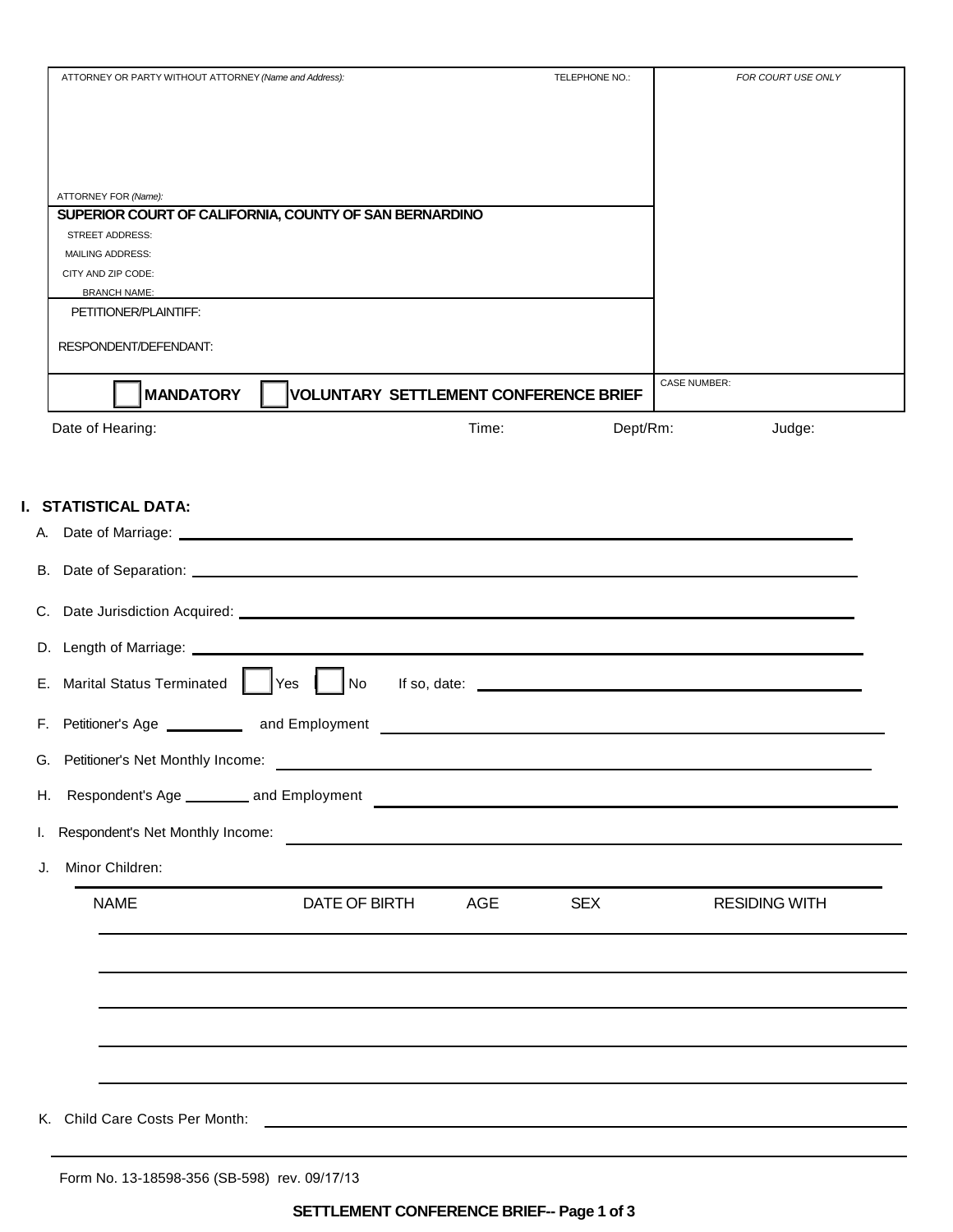## **II. INCOME AND EXPENSE**

The latest Income and Expense Declaration form No. FL-150 filed by Petitioner is dated:

The latest Income and Expense Declaration form No. FL-150 filed by Respondent is dated: \_\_\_\_

If a party's Income and Expense Declaration is over three months old or if there have been significant changes since the filing of the last Income and Expense Declaration, a new declaration must be prepared and filed with this statement.

**III.** The parties agree on the following issues: (Check applicable items.)

| Custody of Children       |                         |
|---------------------------|-------------------------|
| <b>Visitation Rights</b>  | No Minor Children<br>or |
| <b>Child Support</b>      |                         |
| Spousal Support           |                         |
| <b>Restraining Orders</b> |                         |
| Division of Property      |                         |
| Division of Debts         |                         |
| Other                     |                         |
|                           |                         |

# **IV. EXISTING ORDERS:**

**Briefly** summarize date and nature of each **existing** order concerning any issue that is **not** agreed to:

Form No. 13-18598-356 (SB-598) rev. 09/17/13